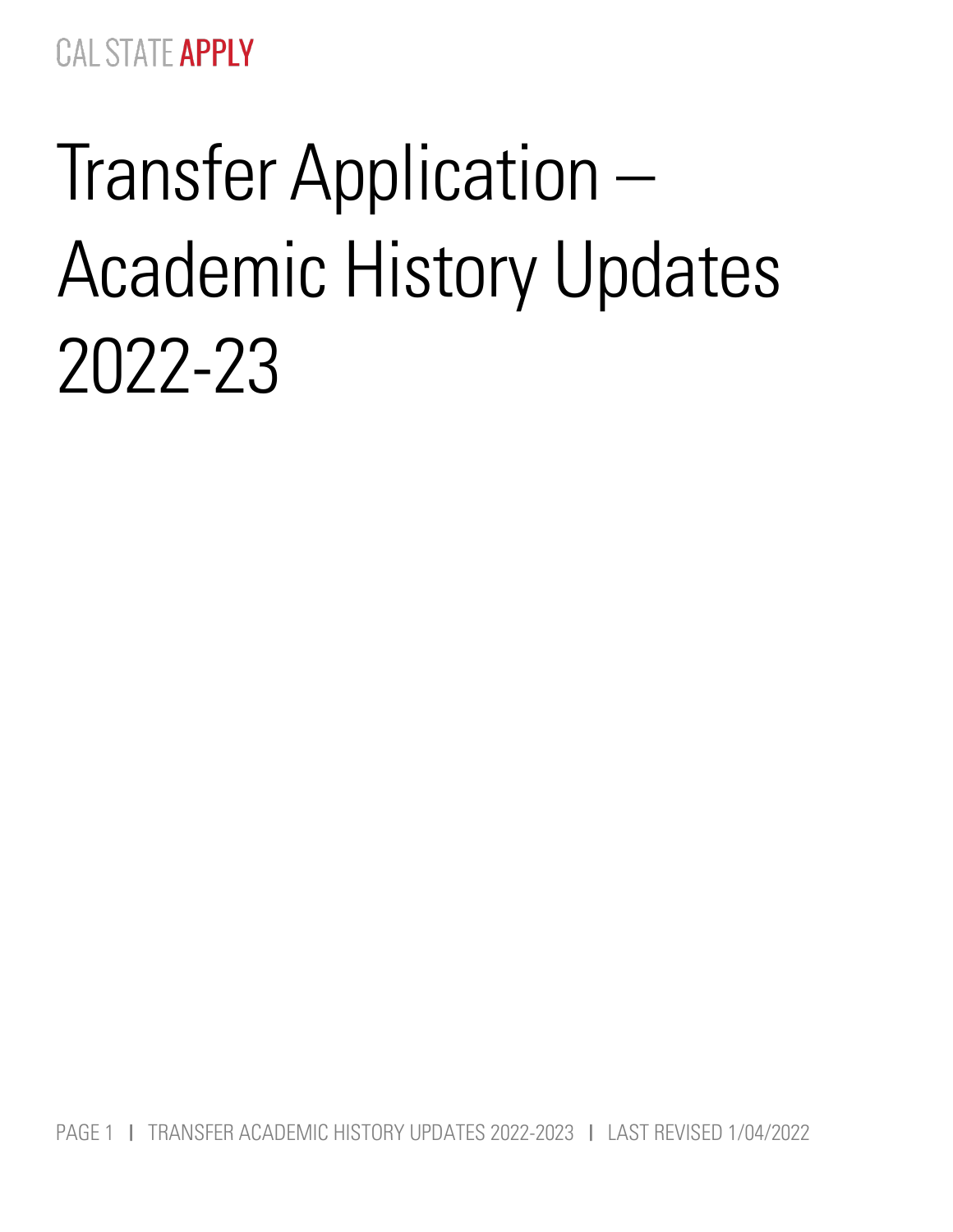## Contents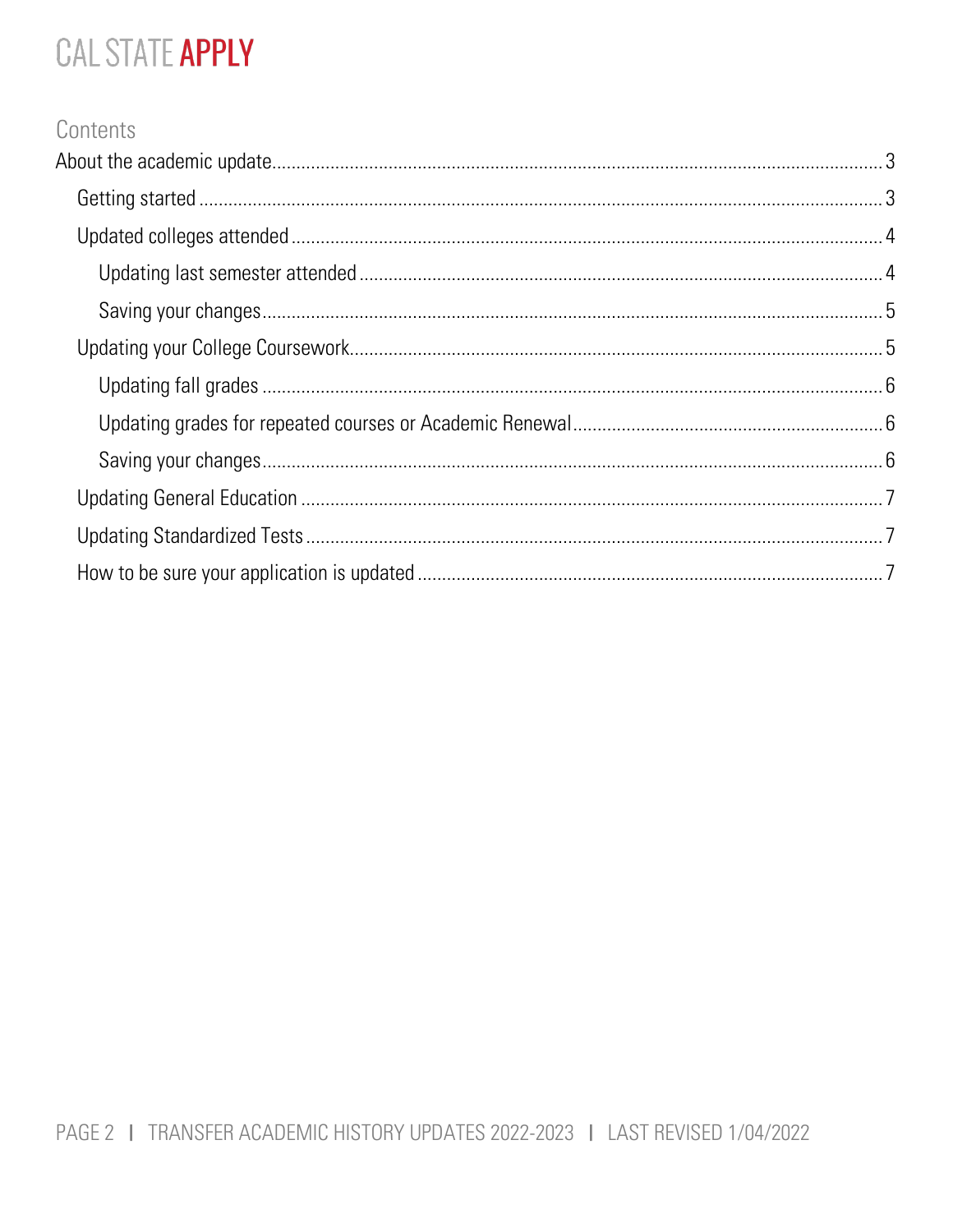# <span id="page-2-0"></span>About the academic update

The academic update includes the Colleges Attended, College Coursework and General Education sections within the Academic History tile of your application, as well as Standardized Tests if needed.

As part of the academic update, you will be able to:

- Update any courses that have a status of In Progress/Planned, including fall courses or updating grades for repeated courses or Academic Renewal
- Edit course grades and transferable flags on any prior coursework
- Add new colleges and coursework, if needed
- Add/update Standardized Test scores, if needed

Academic Updates for fall term should be made by January 31<sup>st</sup>.

## <span id="page-2-1"></span>Getting started

To begin, log into your Cal State Apply account. Then, click the Academic History quadrant.

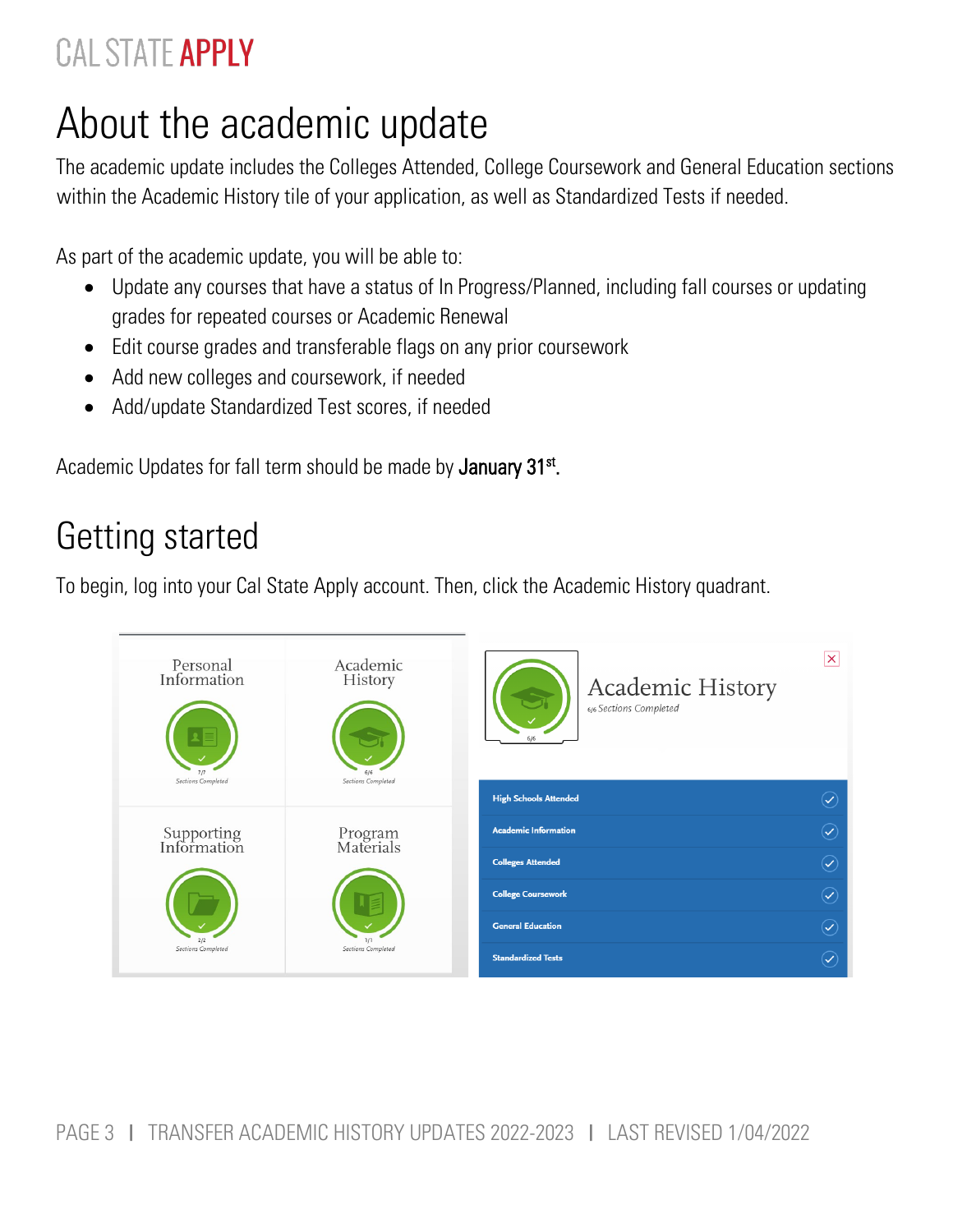## <span id="page-3-0"></span>Updated colleges attended

To update last semester attended date or add a new college attended, click Colleges Attended and following the instructions below to make necessary edits.



#### <span id="page-3-1"></span>Updating last semester attended

To update your last semester attended, click the pencil icon.

If you are still attending the college or university, check the box "Check if you are still attending this



college or university."



You will need to update your dates of attendance for a college in order to add the current/upcoming spring coursework. To add a Last Semester attended, select the term, month and year from the drop down.



PAGE 4 I TRANSFER ACADEMIC HISTORY UPDATES 2022-2023 I LAST REVISED 1/04/2022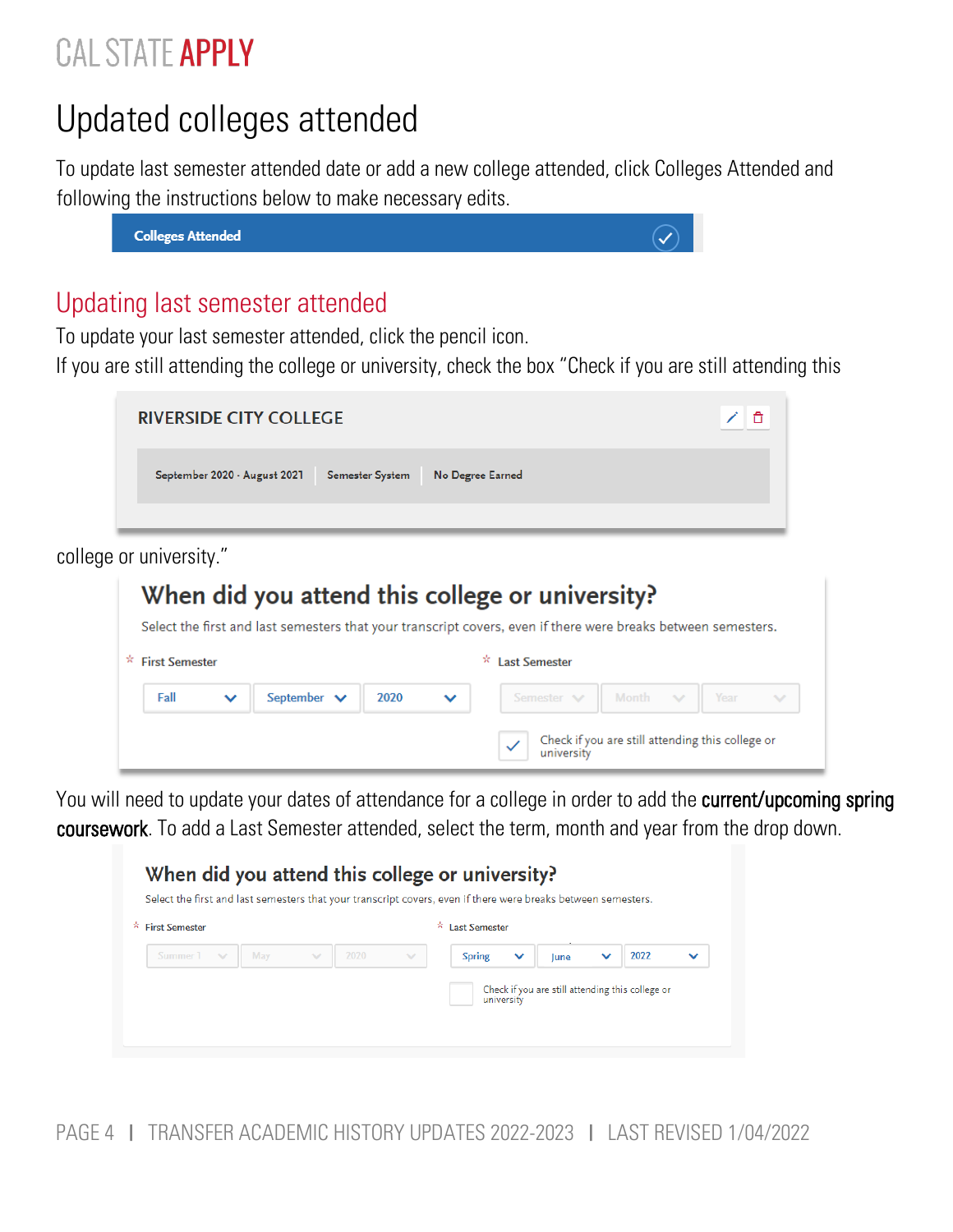#### <span id="page-4-0"></span>CAL STATE APPLY Saving your changes

When you are done entering all updates, click Save.

## <span id="page-4-1"></span>Updating your College Coursework

To update fall grades or make changes to previously entered grades (e.g. repeated courses, Academic Renewal), follow steps 1-3 below and then read the next sections of this guide for more instruction.

1. Select College Coursework.

| <b>College Coursework</b>                         |  |
|---------------------------------------------------|--|
| 2. Click Edit for the college that needs updates. |  |
| <b>RIVERSIDE CITY COLLEGE</b>                     |  |
| Edit<br><b>Exercise Preview this Transcript</b>   |  |
| <b>MOUNT SAN ANTONIO COLLEGE</b>                  |  |
| Edit<br><b>Exercise Preview this Transcript</b>   |  |

3. Select the pencil icon to edit a term.

| Fall 2021 Sophomore is in progress<br>lm       |                                 |                   |                |                                  |                     |  |  |  |
|------------------------------------------------|---------------------------------|-------------------|----------------|----------------------------------|---------------------|--|--|--|
| * COURSE CODE                                  | * COURSE TITLE                  | * SUBJECT         | $\div$ CREDITS | <b>GRADE</b><br><b>CAS GRADE</b> | <b>TRANSFERABLE</b> |  |  |  |
| <b>SOC10</b>                                   | <b>Race and Ethnic Relation</b> | Sociology         | 3.00           |                                  | $\checkmark$        |  |  |  |
| <b>ART15</b>                                   | <b>Beginning Ceramics</b>       | Art               | 3.00           |                                  | $\checkmark$        |  |  |  |
| PHI11                                          | <b>Critical Thinking</b>        | Philosophy        | 3.00           |                                  | $\checkmark$        |  |  |  |
| <b>MAT15</b>                                   | Statway II                      | <b>Statistics</b> | 5.00           |                                  | $\checkmark$        |  |  |  |
| <b>Add A Course</b><br>+ Add A Semester<br>$+$ |                                 |                   |                |                                  |                     |  |  |  |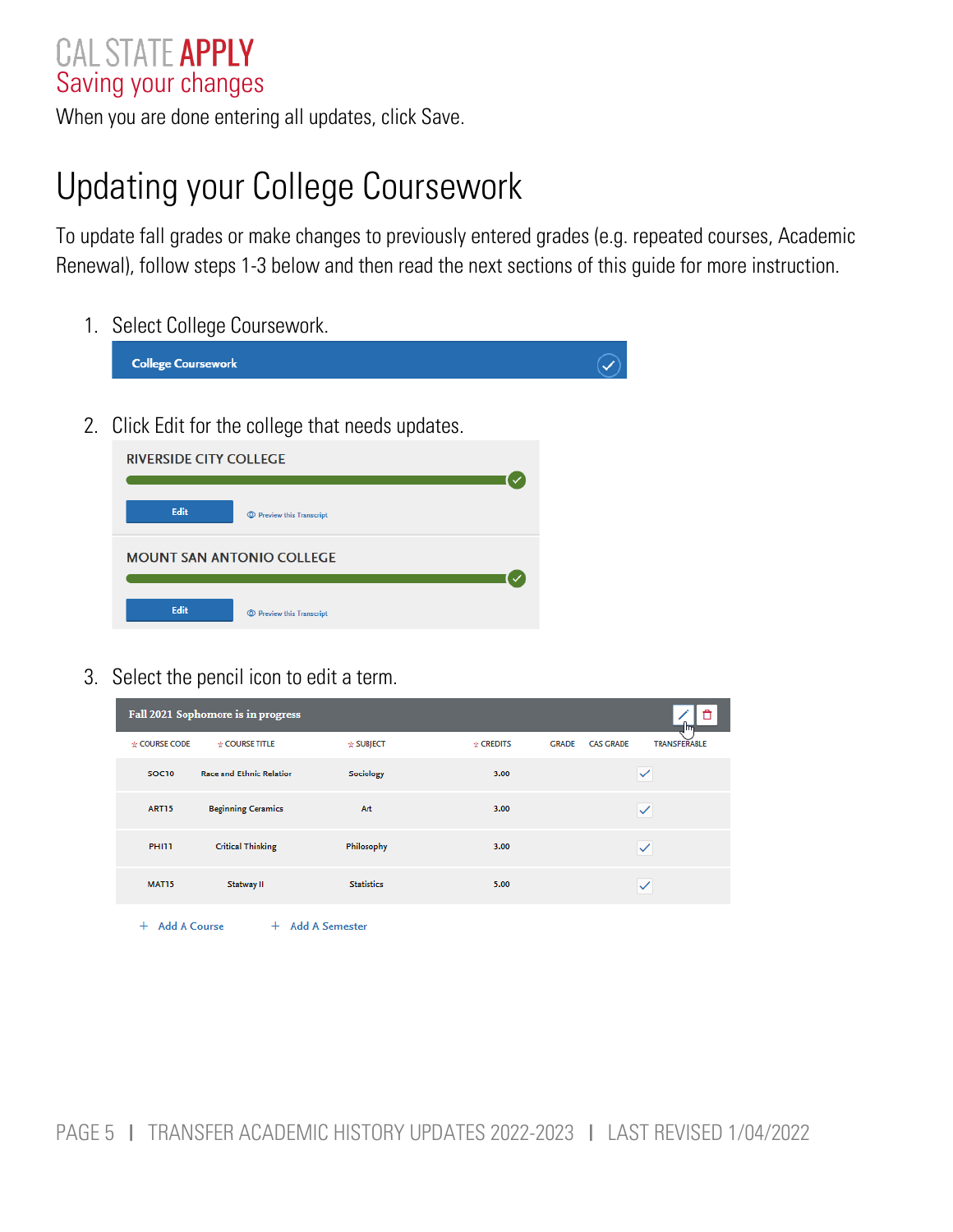### <span id="page-5-0"></span>Updating fall grades

To update fall grades, follow steps 1-3 above. Then, change Completion Status from In Progress/Planned to Completed. This will then unlock the Grade fields to allow you to enter grades for each course. Be sure to click Save for each term you edit.



#### <span id="page-5-1"></span>Updating grades for repeated courses or Academic Renewal

For completed terms, you are able to update grades to reflect repeats (enter a grade of RP) and Academic Renewal (enter a grade of AR), and add additional courses. NOTE: Courses previously entered as Complete cannot be deleted.

#### <span id="page-5-2"></span>Saving your changes

When you are done entering all updates, select Yes and then click Save Your Transcript.